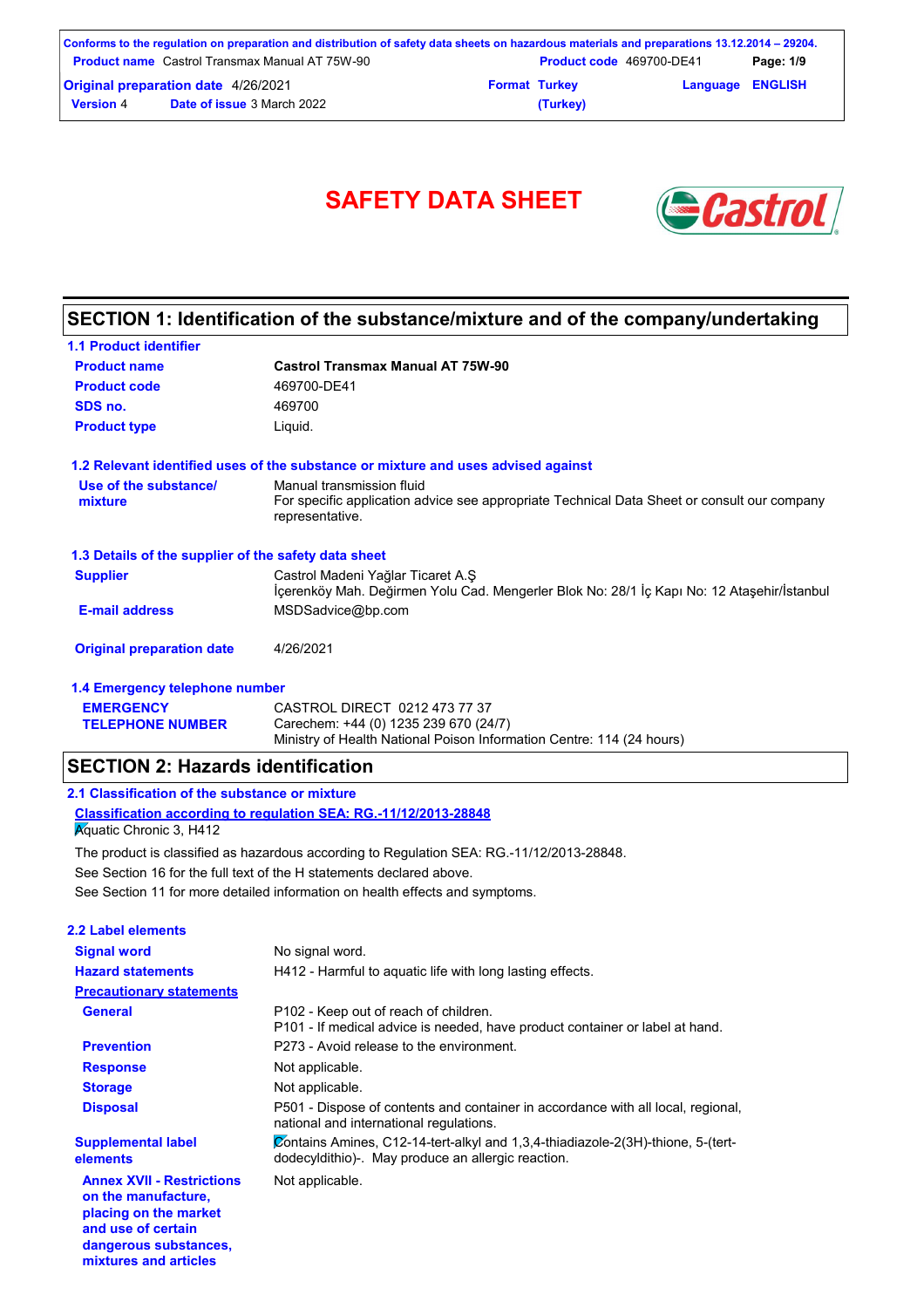|                                            | Conforms to the regulation on preparation and distribution of safety data sheets on hazardous materials and preparations 13.12.2014 – 29204. |                      |                          |                         |           |
|--------------------------------------------|----------------------------------------------------------------------------------------------------------------------------------------------|----------------------|--------------------------|-------------------------|-----------|
|                                            | <b>Product name</b> Castrol Transmax Manual AT 75W-90                                                                                        |                      | Product code 469700-DE41 |                         | Page: 2/9 |
| <b>Original preparation date 4/26/2021</b> |                                                                                                                                              | <b>Format Turkey</b> |                          | <b>Language ENGLISH</b> |           |
| <b>Version 4</b>                           | <b>Date of issue 3 March 2022</b>                                                                                                            |                      | (Turkey)                 |                         |           |

| <b>SECTION 2: Hazards identification</b>                             |                                                                                                   |
|----------------------------------------------------------------------|---------------------------------------------------------------------------------------------------|
| <b>Special packaging requirements</b>                                |                                                                                                   |
| <b>Containers to be fitted</b><br>with child-resistant<br>fastenings | Not applicable.                                                                                   |
| <b>Tactile warning of danger</b>                                     | Not applicable.                                                                                   |
| 2.3 Other hazards                                                    |                                                                                                   |
| <b>Product meets the criteria</b><br>for PBT or vPvB                 | This mixture contains substances that are assessed to be a PBT or a vPvB, refer to<br>Section 3.2 |
| Other hazards which do<br>not result in classification               | None known.                                                                                       |
|                                                                      | Functionantel deta en ene er mera et the componente has hean used to determine                    |

Experimental data on one or more of the components has been used to determine all or part of the hazard classification of this product.

# **SECTION 3: Composition/information on ingredients**

| <b>3.2 Mixtures</b>                                                                                                                                                       | Mixture     |               |                                                                                                                                                                                                  |             |
|---------------------------------------------------------------------------------------------------------------------------------------------------------------------------|-------------|---------------|--------------------------------------------------------------------------------------------------------------------------------------------------------------------------------------------------|-------------|
| Synthetic base stock. Proprietary performance additives.                                                                                                                  |             |               |                                                                                                                                                                                                  |             |
| <b>Product/ingredient name</b>                                                                                                                                            | CAS no.     | $\frac{9}{6}$ | SEA: RG.-11/12/2013-28848                                                                                                                                                                        | <b>Type</b> |
| $\mathcal{S}$ -(tricyclo(5.2.1.02,6)deca-3-en-8(or 9)-yl<br>O-(isopropyl or isobutyl or 2-ethylhexyl) O-<br>(isopropyl or isobutyl or 2-ethylhexyl)<br>phosphorodithioate | 255881-94-8 | $\leq 1$      | Repr. 2, H361<br>Aquatic Acute 1, H400 (M=1)<br>Aquatic Chronic 1, H410 (M=10)                                                                                                                   | [1] [3]     |
| Amines, C12-14-tert-alkyl                                                                                                                                                 | 68955-53-3  | $<$ 1         | Acute Tox. 4, H302<br>Acute Tox. 3, H311<br>Acute Tox. 2, H330<br>Skin Corr. 1B, H314<br>Eye Dam. 1, H318<br>Skin Sens. 1A, H317<br>Aquatic Acute 1, H400 (M=1)<br>Aquatic Chronic 1, H410 (M=1) | $[1]$       |
| 1,3,4-thiadiazole-2(3H)-thione, 5-(tert-<br>dodecyldithio)-                                                                                                               | 73984-93-7  | $<$ 1         | Skin Sens. 1B, H317<br>Aquatic Chronic 3, H412                                                                                                                                                   | $[1]$       |
| 2,2'-(octadec-9-enylimino)bisethanol                                                                                                                                      | 25307-17-9  | ≤0.1          | Acute Tox. 4, H302<br>Skin Corr. 1B, H314<br>Eye Dam. 1, H318<br>Aquatic Acute 1, H400 (M=10)<br>Aquatic Chronic 1, H410 (M=1)                                                                   | $[1]$       |

**See Section 16 for the full text of the H statements declared above.**

**There are no additional ingredients present which, within the current knowledge of the supplier and in the concentrations applicable, are classified as hazardous to health or the environment and hence require reporting in this section.**

**Type** 

[1] Substance classified with a health or environmental hazard

[2] Substance with a workplace exposure limit

[3] Substance meets the criteria for PBT

[4] Substance meets the criteria for vPvB

[5] Additional disclosure due to company policy

Occupational exposure limits, if available, are listed in Section 8.

# **SECTION 4: First aid measures**

| 4.1 Description of first aid measures |                                                                                                                                                                                                                                                                                                |
|---------------------------------------|------------------------------------------------------------------------------------------------------------------------------------------------------------------------------------------------------------------------------------------------------------------------------------------------|
| <b>Inhalation</b>                     | If inhaled, remove to fresh air. Get medical attention if symptoms occur.                                                                                                                                                                                                                      |
| Ingestion                             | Do not induce vomiting unless directed to do so by medical personnel. Never give<br>anything by mouth to an unconscious person. If unconscious, place in recovery<br>position and get medical attention immediately. Get medical attention if adverse<br>health effects persist or are severe. |
| <b>Skin contact</b>                   | Wash skin thoroughly with soap and water or use recognised skin cleanser.<br>Remove contaminated clothing and shoes. Wash clothing before reuse. Clean<br>shoes thoroughly before reuse. Get medical attention if symptoms occur.                                                              |
| Eye contact                           | In case of contact, immediately flush eyes with plenty of water for at least 15<br>minutes. Eyelids should be held away from the eyeball to ensure thorough rinsing.<br>Check for and remove any contact lenses. Get medical attention.                                                        |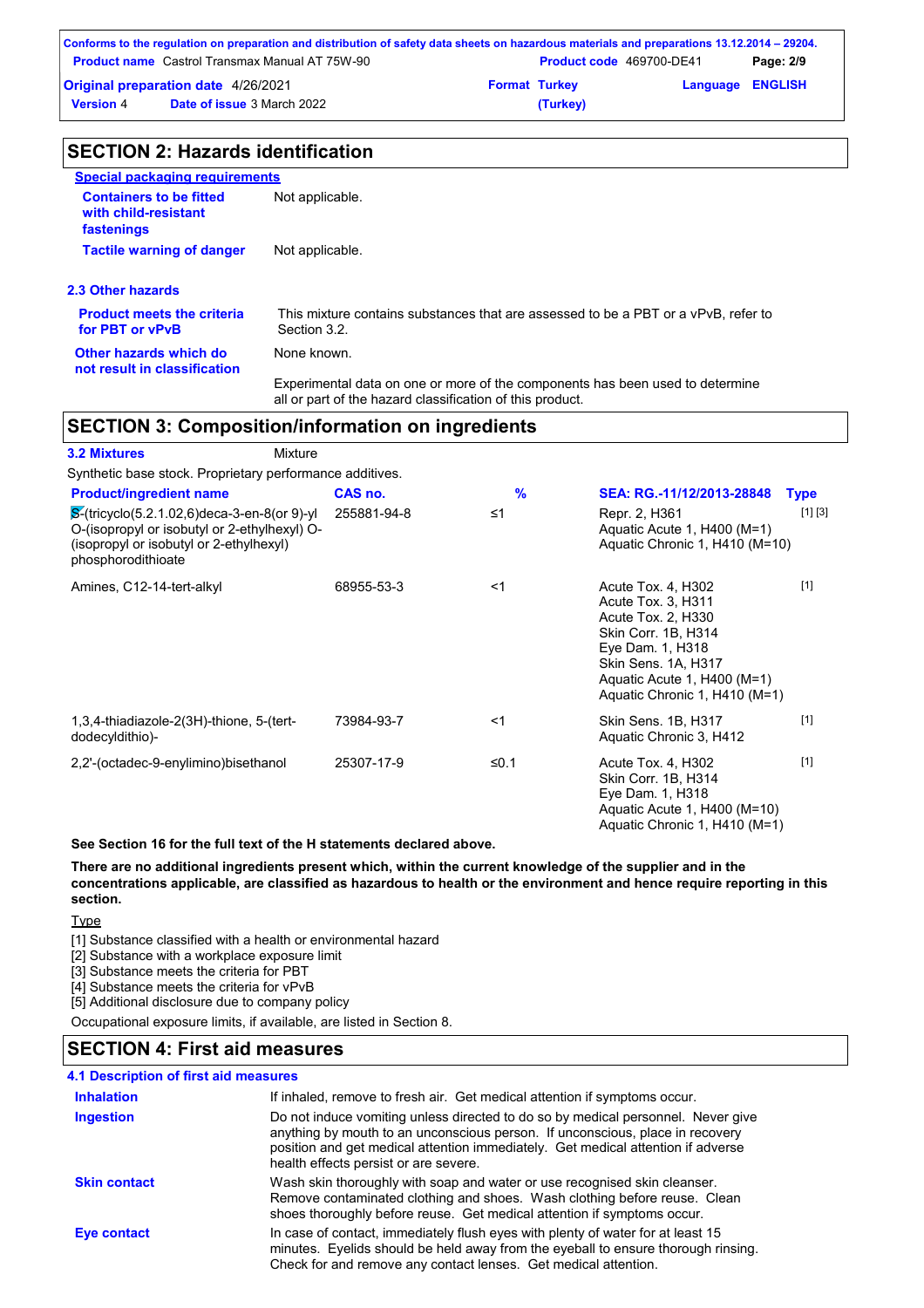|                                            | Conforms to the regulation on preparation and distribution of safety data sheets on hazardous materials and preparations 13.12.2014 – 29204. |                      |                                 |                         |           |
|--------------------------------------------|----------------------------------------------------------------------------------------------------------------------------------------------|----------------------|---------------------------------|-------------------------|-----------|
|                                            | <b>Product name</b> Castrol Transmax Manual AT 75W-90                                                                                        |                      | <b>Product code</b> 469700-DE41 |                         | Page: 3/9 |
| <b>Original preparation date 4/26/2021</b> |                                                                                                                                              | <b>Format Turkey</b> |                                 | <b>Language ENGLISH</b> |           |
| <b>Version</b> 4                           | <b>Date of issue 3 March 2022</b>                                                                                                            |                      | (Turkey)                        |                         |           |

#### **SECTION 4: First aid measures Notes to physician 4.2 Most important symptoms and effects, both acute and delayed 4.3 Indication of any immediate medical attention and special treatment needed** See Section 11 for more detailed information on health effects and symptoms. **Protection of first-aiders** No action shall be taken involving any personal risk or without suitable training. It may be dangerous to the person providing aid to give mouth-to-mouth resuscitation. Treatment should in general be symptomatic and directed to relieving any effects. No action shall be taken involving any personal risk or without suitable training. Promptly isolate the scene by removing all persons from the vicinity of the incident if there is a fire. **Hazardous combustion products Hazards from the substance or mixture** None expected. Fire water contaminated with this material must be contained and prevented from being discharged to any waterway, sewer or drain. In a fire or if heated, a pressure increase will occur and the container may burst. This material is harmful to aquatic life with long lasting effects. Fire-fighters should wear positive pressure self-contained breathing apparatus (SCBA) and full turnout gear. Clothing for fire-fighters (including helmets, protective boots and gloves) conforming to European standard EN 469 will provide a basic level of protection for chemical incidents. **Special protective equipment for fire-fighters** Use foam or all-purpose dry chemical to extinguish. **5.1 Extinguishing media Suitable extinguishing media SECTION 5: Firefighting measures 5.2 Special hazards arising from the substance or mixture 5.3 Advice for firefighters Special precautions for fire-fighters Unsuitable extinguishing media** Do not use water jet.

#### **SECTION 6: Accidental release measures**

#### **6.1 Personal precautions, protective equipment and emergency procedures**

| For non-emergency<br>personnel                           | Contact emergency personnel. No action shall be taken involving any personal risk or without<br>suitable training. Evacuate surrounding areas. Keep unnecessary and unprotected personnel<br>from entering. Do not touch or walk through spilt material. Avoid breathing vapour or mist.<br>Provide adequate ventilation. Put on appropriate personal protective equipment. Floors may<br>be slippery; use care to avoid falling.                                                                                     |
|----------------------------------------------------------|-----------------------------------------------------------------------------------------------------------------------------------------------------------------------------------------------------------------------------------------------------------------------------------------------------------------------------------------------------------------------------------------------------------------------------------------------------------------------------------------------------------------------|
| For emergency responders                                 | Entry into a confined space or poorly ventilated area contaminated with vapour, mist or fume is<br>extremely hazardous without the correct respiratory protective equipment and a safe system of<br>work. Wear self-contained breathing apparatus. Wear a suitable chemical protective suit.<br>Chemical resistant boots. See also the information in "For non-emergency personnel".                                                                                                                                  |
| <b>6.2 Environmental</b><br>precautions                  | Avoid dispersal of spilt material and runoff and contact with soil, waterways, drains and sewers.<br>Inform the relevant authorities if the product has caused environmental pollution (sewers,<br>waterways, soil or air). Water polluting material. May be harmful to the environment if released<br>in large quantities.                                                                                                                                                                                           |
| 6.3 Methods and material for containment and cleaning up |                                                                                                                                                                                                                                                                                                                                                                                                                                                                                                                       |
| <b>Small spill</b>                                       | Stop leak if without risk. Move containers from spill area. Absorb with an inert material and<br>place in an appropriate waste disposal container. Dispose of via a licensed waste disposal<br>contractor.                                                                                                                                                                                                                                                                                                            |
| <b>Large spill</b>                                       | Stop leak if without risk. Move containers from spill area. Approach the release from upwind.<br>Prevent entry into sewers, water courses, basements or confined areas. Contain and collect<br>spillage with non-combustible, absorbent material e.g. sand, earth, vermiculite or diatomaceous<br>earth and place in container for disposal according to local regulations. Contaminated<br>absorbent material may pose the same hazard as the spilt product. Dispose of via a licensed<br>waste disposal contractor. |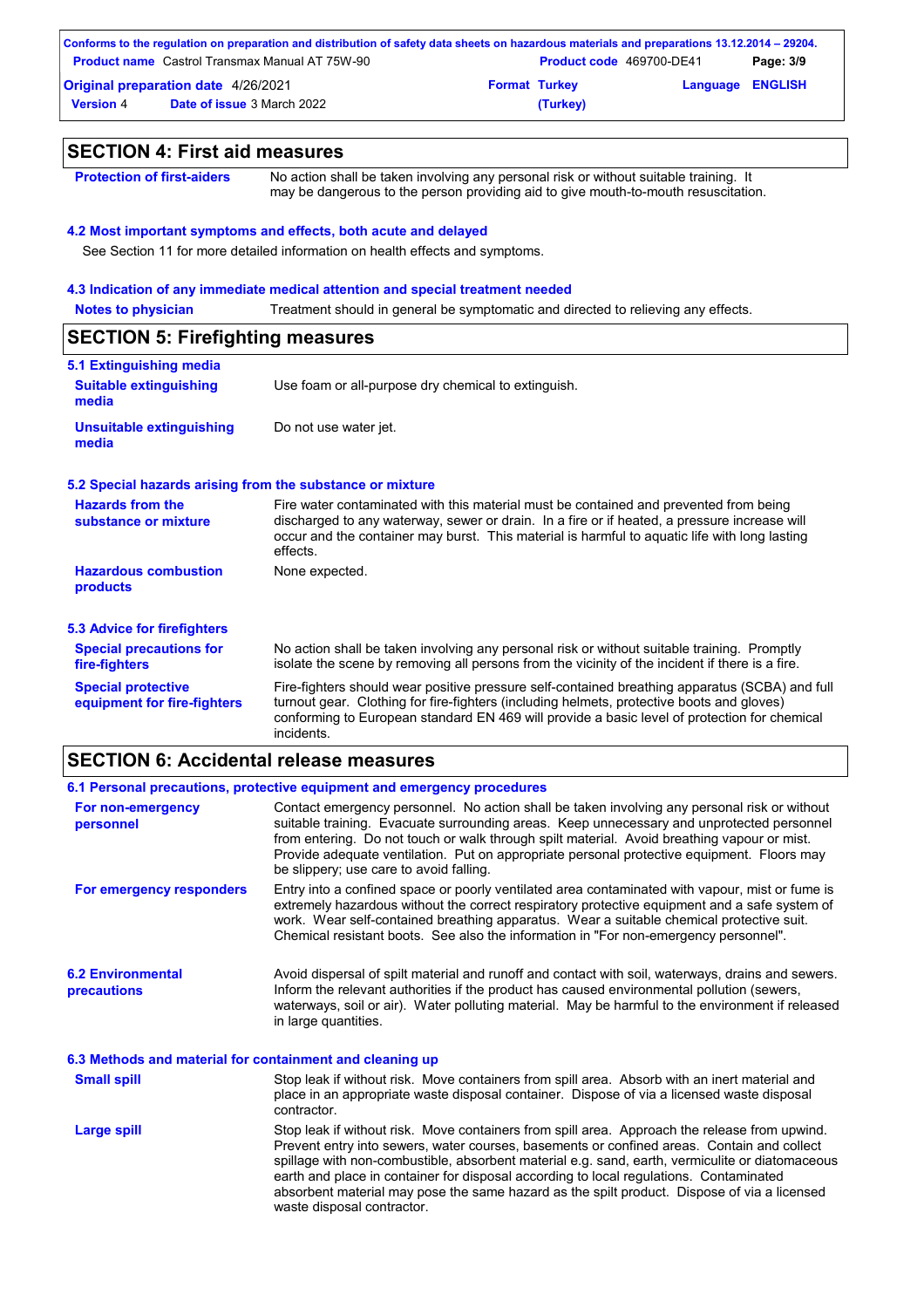|                                            | Conforms to the regulation on preparation and distribution of safety data sheets on hazardous materials and preparations 13.12.2014 – 29204. |                          |                         |           |
|--------------------------------------------|----------------------------------------------------------------------------------------------------------------------------------------------|--------------------------|-------------------------|-----------|
|                                            | <b>Product name</b> Castrol Transmax Manual AT 75W-90                                                                                        | Product code 469700-DE41 |                         | Page: 4/9 |
| <b>Original preparation date 4/26/2021</b> |                                                                                                                                              | <b>Format Turkey</b>     | <b>Language ENGLISH</b> |           |
| <b>Version 4</b>                           | <b>Date of issue 3 March 2022</b>                                                                                                            | (Turkey)                 |                         |           |

# **SECTION 6: Accidental release measures**

| 6.4 Reference to other | See Section 1 for emergency contact information.                            |
|------------------------|-----------------------------------------------------------------------------|
| <b>sections</b>        | See Section 5 for firefighting measures.                                    |
|                        | See Section 8 for information on appropriate personal protective equipment. |
|                        | See Section 12 for environmental precautions.                               |
|                        | See Section 13 for additional waste treatment information.                  |
|                        |                                                                             |

# **SECTION 7: Handling and storage**

| 7.1 Precautions for safe handling                                                    |                                                                                                                                                                                                                                                                                                                                                                                                                                                                                                                                                                                             |
|--------------------------------------------------------------------------------------|---------------------------------------------------------------------------------------------------------------------------------------------------------------------------------------------------------------------------------------------------------------------------------------------------------------------------------------------------------------------------------------------------------------------------------------------------------------------------------------------------------------------------------------------------------------------------------------------|
| <b>Protective measures</b>                                                           | Put on appropriate personal protective equipment (see Section 8). Do not ingest. Avoid<br>contact with eyes, skin and clothing. Avoid breathing vapour or mist. Keep in the original<br>container or an approved alternative made from a compatible material, kept tightly closed when<br>not in use. Empty containers retain product residue and can be hazardous. Do not reuse<br>container. Avoid contact of spilt material and runoff with soil and surface waterways.                                                                                                                  |
| <b>Advice on general</b><br>occupational hygiene                                     | Eating, drinking and smoking should be prohibited in areas where this material is handled,<br>stored and processed. Wash thoroughly after handling. Remove contaminated clothing and<br>protective equipment before entering eating areas. See also Section 8 for additional<br>information on hygiene measures.                                                                                                                                                                                                                                                                            |
| <b>7.2 Conditions for safe</b><br>storage, including any<br><b>incompatibilities</b> | Store in accordance with local regulations. Store in original container protected from direct<br>sunlight in a dry, cool and well-ventilated area, away from incompatible materials (see Section<br>10) and food and drink. Keep container tightly closed and sealed until ready for use. Store and<br>use only in equipment/containers designed for use with this product. Containers that have<br>been opened must be carefully resealed and kept upright to prevent leakage. Do not store in<br>unlabelled containers. Use appropriate containment to avoid environmental contamination. |
| <b>Not suitable</b>                                                                  | Prolonged exposure to elevated temperature.                                                                                                                                                                                                                                                                                                                                                                                                                                                                                                                                                 |
| 7.3 Specific end use(s)                                                              |                                                                                                                                                                                                                                                                                                                                                                                                                                                                                                                                                                                             |

**Recommendations** Not available.

### **SECTION 8: Exposure controls/personal protection**

#### **8.1 Control parameters**

#### **Occupational exposure limits**

No exposure limit value known.

Whilst specific OELs for certain components may be shown in this section, other components may be present in any mist, vapour or dust produced. Therefore, the specific OELs may not be applicable to the product as a whole and are provided for guidance only.

| <b>Recommended monitoring</b><br>procedures       | If this product contains ingredients with exposure limits, personal, workplace atmosphere or<br>biological monitoring may be reguired to determine the effectiveness of the ventilation or other<br>control measures and/or the necessity to use respiratory protective equipment. Reference<br>should be made to monitoring standards, such as the following: European Standard EN 689<br>(Workplace atmospheres - Guidance for the assessment of exposure by inhalation to chemical<br>agents for comparison with limit values and measurement strategy) European Standard EN<br>14042 (Workplace atmospheres - Guide for the application and use of procedures for the<br>assessment of exposure to chemical and biological agents) European Standard EN 482<br>(Workplace atmospheres - General requirements for the performance of procedures for the<br>measurement of chemical agents) Reference to national guidance documents for methods for<br>the determination of hazardous substances will also be required. |
|---------------------------------------------------|----------------------------------------------------------------------------------------------------------------------------------------------------------------------------------------------------------------------------------------------------------------------------------------------------------------------------------------------------------------------------------------------------------------------------------------------------------------------------------------------------------------------------------------------------------------------------------------------------------------------------------------------------------------------------------------------------------------------------------------------------------------------------------------------------------------------------------------------------------------------------------------------------------------------------------------------------------------------------------------------------------------------------|
| <b>8.2 Exposure controls</b>                      |                                                                                                                                                                                                                                                                                                                                                                                                                                                                                                                                                                                                                                                                                                                                                                                                                                                                                                                                                                                                                            |
| <b>Appropriate engineering</b><br><b>controls</b> | All activities involving chemicals should be assessed for their risks to health, to ensure<br>exposures are adequately controlled. Personal protective equipment should only be considered<br>after other forms of control measures (e.g. engineering controls) have been suitably evaluated.<br>Personal protective equipment should conform to appropriate standards, be suitable for use, be<br>kept in good condition and properly maintained.<br>Your supplier of personal protective equipment should be consulted for advice on selection and<br>appropriate standards. For further information contact your national organisation for standards.<br>Provide exhaust ventilation or other engineering controls to keep the relevant airborne<br>concentrations below their respective occupational exposure limits.<br>The final choice of protective equipment will depend upon a risk assessment. It is important to<br>ensure that all items of personal protective equipment are compatible.                    |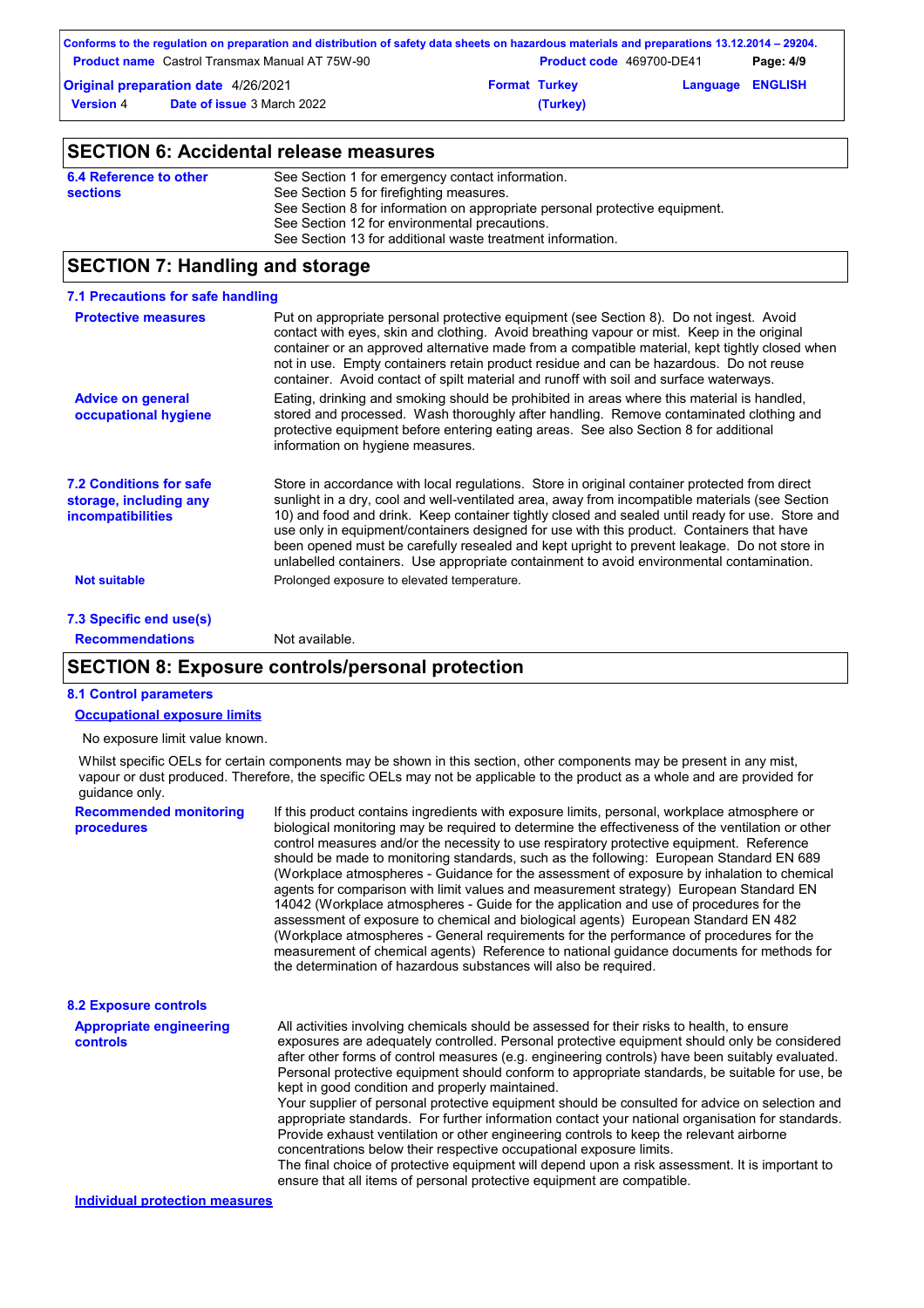|                                            | Conforms to the regulation on preparation and distribution of safety data sheets on hazardous materials and preparations 13.12.2014 – 29204. |                      |                          |                         |           |
|--------------------------------------------|----------------------------------------------------------------------------------------------------------------------------------------------|----------------------|--------------------------|-------------------------|-----------|
|                                            | <b>Product name</b> Castrol Transmax Manual AT 75W-90                                                                                        |                      | Product code 469700-DE41 |                         | Page: 5/9 |
| <b>Original preparation date 4/26/2021</b> |                                                                                                                                              | <b>Format Turkey</b> |                          | <b>Language ENGLISH</b> |           |
| <b>Version 4</b>                           | <b>Date of issue 3 March 2022</b>                                                                                                            |                      | (Turkey)                 |                         |           |

# **SECTION 8: Exposure controls/personal protection**

| <b>Hygiene measures</b>                          | Wash hands, forearms and face thoroughly after handling chemical products, before eating,<br>smoking and using the lavatory and at the end of the working period. Appropriate techniques<br>should be used to remove potentially contaminated clothing. Wash contaminated clothing<br>before reusing. Ensure that eyewash stations and safety showers are close to the workstation<br>location.                                                                                                                                                                                                                                                                                                                                                                                              |
|--------------------------------------------------|----------------------------------------------------------------------------------------------------------------------------------------------------------------------------------------------------------------------------------------------------------------------------------------------------------------------------------------------------------------------------------------------------------------------------------------------------------------------------------------------------------------------------------------------------------------------------------------------------------------------------------------------------------------------------------------------------------------------------------------------------------------------------------------------|
| <b>Respiratory protection</b>                    | In case of insufficient ventilation, wear suitable respiratory equipment.<br>The correct choice of respiratory protection depends upon the chemicals being handled, the<br>conditions of work and use, and the condition of the respiratory equipment. Safety procedures<br>should be developed for each intended application. Respiratory protection equipment should<br>therefore be chosen in consultation with the supplier/manufacturer and with a full assessment<br>of the working conditions.                                                                                                                                                                                                                                                                                        |
| <b>Eye/face protection</b>                       | Safety glasses with side shields.                                                                                                                                                                                                                                                                                                                                                                                                                                                                                                                                                                                                                                                                                                                                                            |
| <b>Skin protection</b>                           |                                                                                                                                                                                                                                                                                                                                                                                                                                                                                                                                                                                                                                                                                                                                                                                              |
| <b>Hand protection</b>                           | Wear protective gloves if prolonged or repeated contact is likely. Wear chemical resistant<br>gloves. Recommended: Nitrile gloves. The correct choice of protective gloves depends upon<br>the chemicals being handled, the conditions of work and use, and the condition of the gloves<br>(even the best chemically resistant glove will break down after repeated chemical exposures).<br>Most gloves provide only a short time of protection before they must be discarded and replaced.<br>Because specific work environments and material handling practices vary, safety procedures<br>should be developed for each intended application. Gloves should therefore be chosen in<br>consultation with the supplier/manufacturer and with a full assessment of the working<br>conditions. |
| <b>Skin and body</b>                             | Use of protective clothing is good industrial practice.<br>Personal protective equipment for the body should be selected based on the task being<br>performed and the risks involved and should be approved by a specialist before handling this<br>product.<br>Cotton or polyester/cotton overalls will only provide protection against light superficial<br>contamination that will not soak through to the skin. Overalls should be laundered on a regular<br>basis. When the risk of skin exposure is high (e.g. when cleaning up spillages or if there is a<br>risk of splashing) then chemical resistant aprons and/or impervious chemical suits and boots<br>will be required.                                                                                                        |
| <b>Environmental exposure</b><br><b>controls</b> | Emissions from ventilation or work process equipment should be checked to ensure they<br>comply with the requirements of environmental protection legislation. In some cases, fume<br>scrubbers, filters or engineering modifications to the process equipment will be necessary to<br>reduce emissions to acceptable levels.                                                                                                                                                                                                                                                                                                                                                                                                                                                                |

# **SECTION 9: Physical and chemical properties**

The conditions of measurement of all properties are at standard temperature and pressure unless otherwise indicated.

#### **9.1 Information on basic physical and chemical properties**

| <b>Appearance</b>                                      |                                                                      |
|--------------------------------------------------------|----------------------------------------------------------------------|
| <b>Physical state</b>                                  | Liquid.                                                              |
| <b>Colour</b>                                          | Yellow. [Light]                                                      |
| <b>Odour</b>                                           | Not available.                                                       |
| <b>Odour threshold</b>                                 | Not available.                                                       |
| рH                                                     | Not applicable.                                                      |
| <b>Melting point/freezing point</b>                    | Not available.                                                       |
| Initial boiling point and boiling                      | Not available.                                                       |
| range                                                  |                                                                      |
| <b>Flash point</b>                                     | Open cup: 223°C (433.4°F) [Cleveland]                                |
| <b>Evaporation rate</b>                                | Not available.                                                       |
| <b>Flammability (solid, gas)</b>                       | Not applicable. Based on - Physical state                            |
| <b>Upper/lower flammability or</b><br>explosive limits | Not available.                                                       |
| <b>Vapour pressure</b>                                 | Not available.                                                       |
| <b>Vapour density</b>                                  | Not available.                                                       |
| <b>Relative density</b>                                | Not available.                                                       |
| <b>Density</b>                                         | <1000 kg/m <sup>3</sup> (<1 g/cm <sup>3</sup> ) at 15 <sup>°</sup> C |
| <b>Solubility(ies)</b>                                 | insoluble in water.                                                  |
| <b>Partition coefficient: n-octanol/</b><br>water      | Not applicable.                                                      |
| <b>Auto-ignition temperature</b>                       | Not available.                                                       |
| <b>Decomposition temperature</b>                       | Not available.                                                       |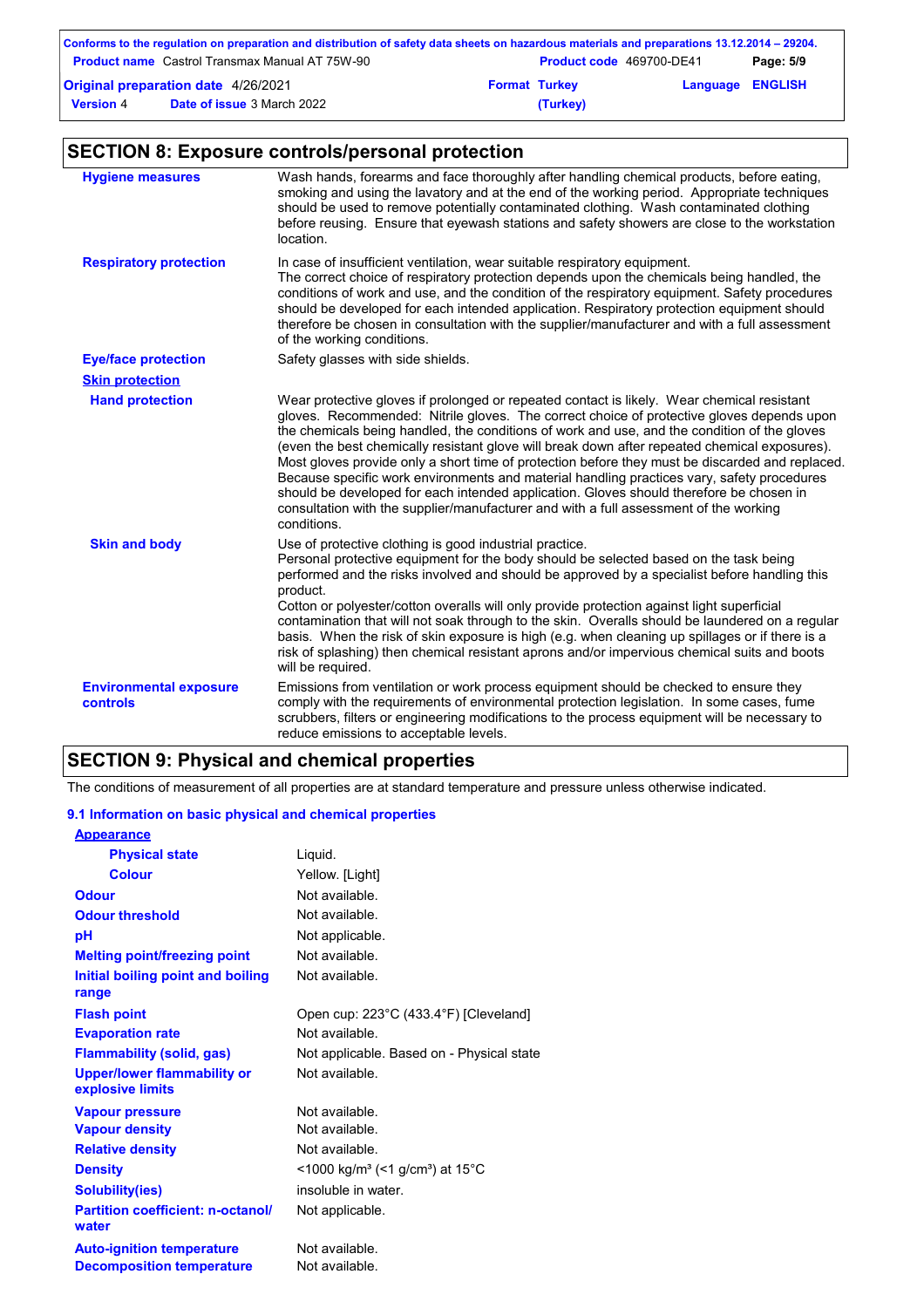|                  | Conforms to the regulation on preparation and distribution of safety data sheets on hazardous materials and preparations 13.12.2014 – 29204. |                      |                                 |                         |           |
|------------------|----------------------------------------------------------------------------------------------------------------------------------------------|----------------------|---------------------------------|-------------------------|-----------|
|                  | <b>Product name</b> Castrol Transmax Manual AT 75W-90                                                                                        |                      | <b>Product code</b> 469700-DE41 |                         | Page: 6/9 |
|                  | <b>Original preparation date 4/26/2021</b>                                                                                                   | <b>Format Turkey</b> |                                 | <b>Language ENGLISH</b> |           |
| <b>Version 4</b> | <b>Date of issue 3 March 2022</b>                                                                                                            |                      | (Turkey)                        |                         |           |

|                                                 | <b>SECTION 9: Physical and chemical properties</b>                                                                                                                      |
|-------------------------------------------------|-------------------------------------------------------------------------------------------------------------------------------------------------------------------------|
| <b>Viscosity</b>                                | Kinematic: $96.5$ mm <sup>2</sup> /s ( $96.5$ cSt) at $40^{\circ}$ C                                                                                                    |
| <b>Explosive properties</b>                     | Not available.                                                                                                                                                          |
| <b>Oxidising properties</b>                     | Not available.                                                                                                                                                          |
| <b>Particle characteristics</b>                 |                                                                                                                                                                         |
| <b>Median particle size</b>                     | Not applicable.                                                                                                                                                         |
| 9.2 Other information                           |                                                                                                                                                                         |
| No additional information.                      |                                                                                                                                                                         |
| <b>SECTION 10: Stability and reactivity</b>     |                                                                                                                                                                         |
| <b>10.1 Reactivity</b>                          | No specific test data available for this product. Refer to Conditions to avoid and Incompatible<br>materials for additional information.                                |
| <b>10.2 Chemical stability</b>                  | The product is stable.                                                                                                                                                  |
| 10.3 Possibility of<br>hazardous reactions      | Under normal conditions of storage and use, hazardous reactions will not occur.<br>Under normal conditions of storage and use, hazardous polymerisation will not occur. |
| <b>10.4 Conditions to avoid</b>                 | Avoid all possible sources of ignition (spark or flame).                                                                                                                |
| 10.5 Incompatible materials                     | Reactive or incompatible with the following materials: oxidising materials.                                                                                             |
| <b>10.6 Hazardous</b><br>decomposition products | Under normal conditions of storage and use, hazardous decomposition products should not be<br>produced.                                                                 |

# **SECTION 11: Toxicological information**

# **11.1 Information on toxicological effects**

### **Acute toxicity estimates**

|                                                    | <b>Route</b>                                                                               | <b>ATE value</b>                                                                            |
|----------------------------------------------------|--------------------------------------------------------------------------------------------|---------------------------------------------------------------------------------------------|
| Dermal<br>Inhalation (vapours)                     |                                                                                            | 30303.03 mg/kg<br>50.51 mg/l                                                                |
| <b>Information on likely</b><br>routes of exposure | Routes of entry anticipated: Dermal, Inhalation.                                           |                                                                                             |
| <b>Potential acute health effects</b>              |                                                                                            |                                                                                             |
| <b>Inhalation</b>                                  | pressure.                                                                                  | Vapour inhalation under ambient conditions is not normally a problem due to low vapour      |
| <b>Ingestion</b>                                   | No known significant effects or critical hazards.                                          |                                                                                             |
| <b>Skin contact</b>                                | sensitisation. Based on data available for this or related materials.                      | Defatting to the skin. May cause skin dryness and irritation. Product not classified for    |
| <b>Eye contact</b>                                 | No known significant effects or critical hazards.                                          |                                                                                             |
|                                                    | Symptoms related to the physical, chemical and toxicological characteristics               |                                                                                             |
| <b>Inhalation</b>                                  | decomposition products occurs.                                                             | May be harmful by inhalation if exposure to vapour, mists or fumes resulting from thermal   |
| Ingestion                                          | No specific data.                                                                          |                                                                                             |
| <b>Skin contact</b>                                | Adverse symptoms may include the following:<br>irritation<br>dryness<br>cracking           |                                                                                             |
| <b>Eye contact</b>                                 | No specific data.                                                                          |                                                                                             |
|                                                    | Delayed and immediate effects as well as chronic effects from short and long-term exposure |                                                                                             |
| <b>Inhalation</b>                                  | respiratory tract.                                                                         | Overexposure to the inhalation of airborne droplets or aerosols may cause irritation of the |
| <b>Ingestion</b>                                   | Ingestion of large quantities may cause nausea and diarrhoea.                              |                                                                                             |
| <b>Skin contact</b>                                |                                                                                            | Prolonged or repeated contact can defat the skin and lead to irritation and/or dermatitis.  |
| <b>Eye contact</b>                                 |                                                                                            | Potential risk of transient stinging or redness if accidental eye contact occurs.           |
| <b>Potential chronic health effects</b>            |                                                                                            |                                                                                             |
| <b>General</b>                                     | No known significant effects or critical hazards.                                          |                                                                                             |
| <b>Carcinogenicity</b>                             | No known significant effects or critical hazards.                                          |                                                                                             |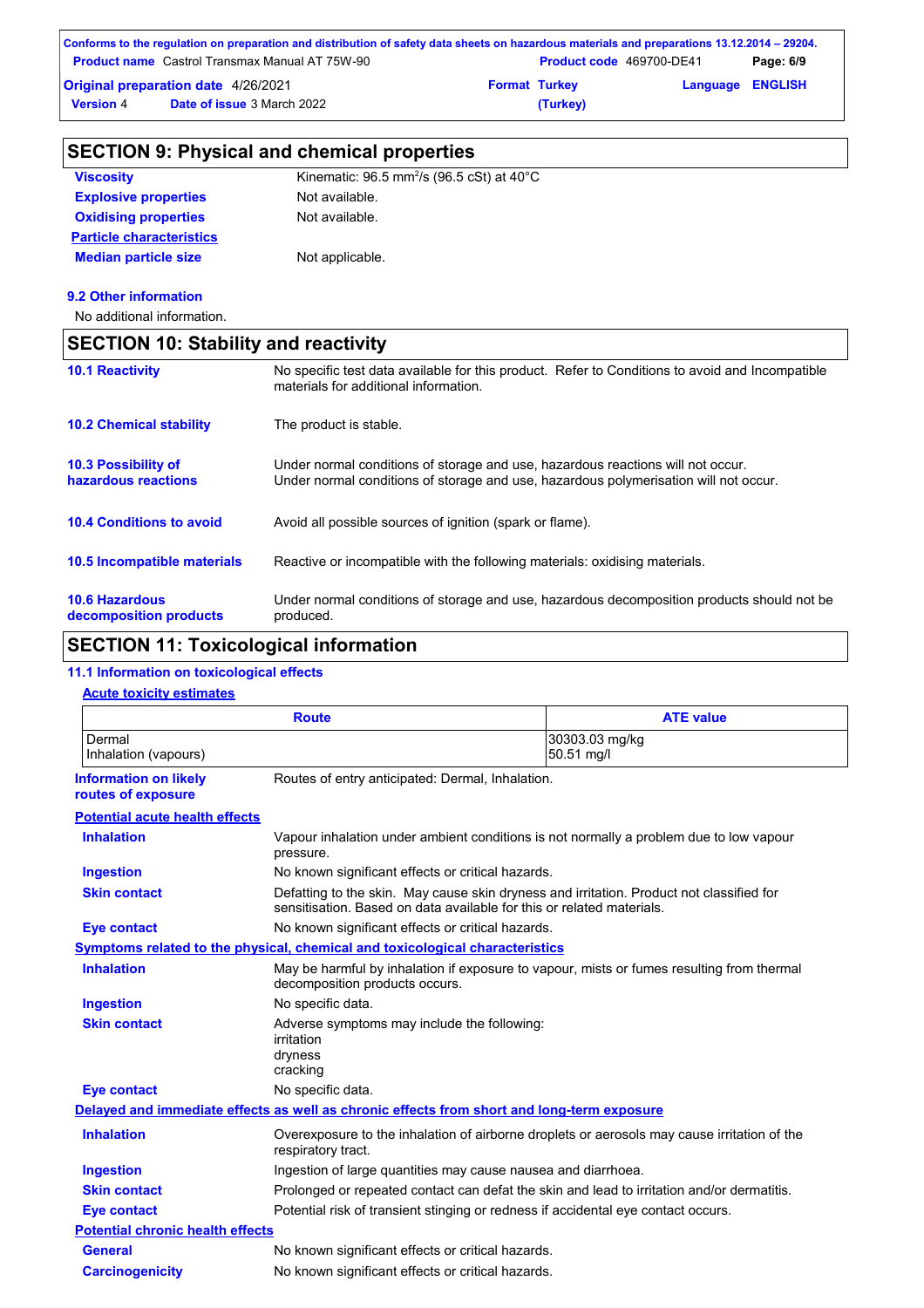|                                            | Conforms to the regulation on preparation and distribution of safety data sheets on hazardous materials and preparations 13.12.2014 – 29204. |                      |                                 |                         |           |
|--------------------------------------------|----------------------------------------------------------------------------------------------------------------------------------------------|----------------------|---------------------------------|-------------------------|-----------|
|                                            | <b>Product name</b> Castrol Transmax Manual AT 75W-90                                                                                        |                      | <b>Product code</b> 469700-DE41 |                         | Page: 7/9 |
| <b>Original preparation date 4/26/2021</b> |                                                                                                                                              | <b>Format Turkey</b> |                                 | <b>Language ENGLISH</b> |           |
| <b>Version 4</b>                           | <b>Date of issue 3 March 2022</b>                                                                                                            |                      | (Turkey)                        |                         |           |

| <b>SECTION 11: Toxicological information</b> |                                                   |  |
|----------------------------------------------|---------------------------------------------------|--|
| <b>Mutagenicity</b>                          | No known significant effects or critical hazards. |  |
| <b>Developmental effects</b>                 | No known significant effects or critical hazards. |  |
| <b>Fertility effects</b>                     | No known significant effects or critical hazards. |  |
| SECTION 12: Ecological information           |                                                   |  |

# **SECTION 12: Ecological information**

### **12.1 Toxicity**

**Environmental hazards** Harmful to aquatic life with long lasting effects.

### **12.2 Persistence and degradability**

Not expected to be rapidly degradable.

#### **12.3 Bioaccumulative potential**

This product is not expected to bioaccumulate through food chains in the environment.

| <b>12.4 Mobility in soil</b>                            |                                                                      |
|---------------------------------------------------------|----------------------------------------------------------------------|
| <b>Soil/water partition</b><br><b>coefficient (Koc)</b> | Not available.                                                       |
| <b>Mobility</b>                                         | Spillages may penetrate the soil causing ground water contamination. |

## **12.5 Results of PBT and vPvB assessment**

| <b>Product/ingredient name</b>                                                                                                                                                  | <b>PBT</b>                 | P         | B         |           | <b>vPvB</b> | vP  | νB  |
|---------------------------------------------------------------------------------------------------------------------------------------------------------------------------------|----------------------------|-----------|-----------|-----------|-------------|-----|-----|
| $\mathcal{S}$ -(tricyclo(5.2.1.02,6)deca-<br>3-en-8(or 9)-yl O-(isopropyl<br>or isobutyl or 2-ethylhexyl)<br>O-(isopropyl or isobutyl or<br>2-ethylhexyl)<br>phosphorodithioate | <b>SVHC</b><br>(Candidate) | Specified | Specified | Specified | N/A         | N/A | N/A |
| Amines, C12-14-tert-alkyl                                                                                                                                                       | No.                        | N/A       | N/A       | No        | N/A         | N/A | N/A |
| $1,3,4$ -thiadiazole-2(3H)-<br>thione, 5-(tert-dodecyldithio)-                                                                                                                  | No                         | N/A       | N/A       | No        | N/A         | N/A | N/A |
| 2,2'-(octadec-9-enylimino)<br>bisethanol                                                                                                                                        | No                         | N/A       | N/A       | No        | N/A         | N/A | N/A |

#### **12.6 Other adverse effects**

**Other ecological information**

Spills may form a film on water surfaces causing physical damage to organisms. Oxygen transfer could also be impaired.

# **SECTION 13: Disposal considerations**

### **13.1 Waste treatment methods**

| <b>Methods of disposal</b> | The generation of waste should be avoided or minimised wherever possible. Significant<br>quantities of waste product residues should not be disposed of via the foul sewer but processed<br>in a suitable effluent treatment plant. Dispose of surplus and non-recyclable products via a<br>licensed waste disposal contractor. Disposal of this product, solutions and any by-products<br>should at all times comply with the requirements of environmental protection and waste disposal<br>legislation and any regional local authority requirements. Waste packaging should be recycled.<br>Incineration or landfill should only be considered when recycling is not feasible. This material<br>and its container must be disposed of in a safe way. Care should be taken when handling<br>emptied containers that have not been cleaned or rinsed out. Empty containers or liners may<br>retain some product residues. Avoid dispersal of spilt material and runoff and contact with soil.<br>waterways, drains and sewers. |
|----------------------------|----------------------------------------------------------------------------------------------------------------------------------------------------------------------------------------------------------------------------------------------------------------------------------------------------------------------------------------------------------------------------------------------------------------------------------------------------------------------------------------------------------------------------------------------------------------------------------------------------------------------------------------------------------------------------------------------------------------------------------------------------------------------------------------------------------------------------------------------------------------------------------------------------------------------------------------------------------------------------------------------------------------------------------|
| <b>Special precautions</b> | This material and its container must be disposed of in a safe way. Care should be taken when<br>handling emptied containers that have not been cleaned or rinsed out. Empty containers or liners<br>may retain some product residues. Empty containers represent a fire hazard as they may contain<br>flammable product residues and vapour. Never weld, solder or braze empty containers. Avoid<br>dispersal of spilt material and runoff and contact with soil, waterways, drains and sewers.                                                                                                                                                                                                                                                                                                                                                                                                                                                                                                                                  |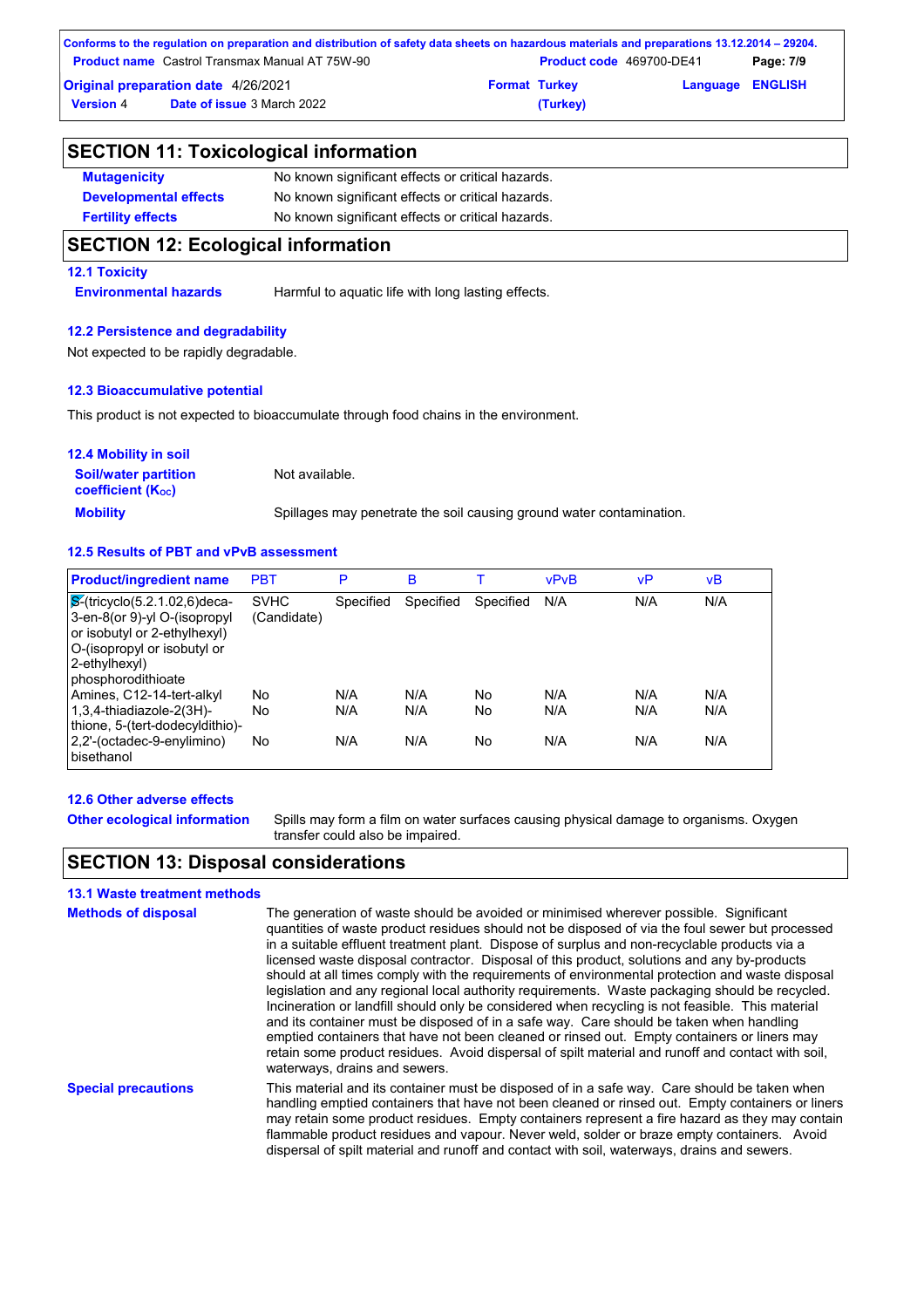|                  | Conforms to the regulation on preparation and distribution of safety data sheets on hazardous materials and preparations 13.12.2014 – 29204. |                      |                                 |                         |           |
|------------------|----------------------------------------------------------------------------------------------------------------------------------------------|----------------------|---------------------------------|-------------------------|-----------|
|                  | <b>Product name</b> Castrol Transmax Manual AT 75W-90                                                                                        |                      | <b>Product code</b> 469700-DE41 |                         | Page: 8/9 |
|                  | <b>Original preparation date 4/26/2021</b>                                                                                                   | <b>Format Turkey</b> |                                 | <b>Language ENGLISH</b> |           |
| <b>Version 4</b> | <b>Date of issue 3 March 2022</b>                                                                                                            |                      | (Turkey)                        |                         |           |

# **SECTION 14: Transport information**

|                                           | <b>ADR/RID</b> | <b>ADN</b>               | <b>IMDG</b>              | <b>IATA</b>    |
|-------------------------------------------|----------------|--------------------------|--------------------------|----------------|
| 14.1 UN number                            | Not regulated. | Not regulated.           | Not regulated.           | Not regulated. |
| 14.2 UN proper<br>shipping name           |                | $\overline{\phantom{0}}$ | $\overline{\phantom{0}}$ |                |
| <b>14.3 Transport</b><br>hazard class(es) |                | $\overline{\phantom{a}}$ | $\overline{\phantom{a}}$ |                |
| 14.4 Packing<br>group                     |                | $\overline{\phantom{a}}$ | $\overline{\phantom{0}}$ | -              |
| 14.5<br><b>Environmental</b><br>hazards   | No.            | No.                      | No.                      | No.            |
| <b>Additional</b><br><b>information</b>   |                | $\overline{\phantom{a}}$ | $\overline{\phantom{0}}$ | -              |

**14.6 Special precautions for user**

Not available.

| <b>14.7 Transport in bulk</b> | Not available. |
|-------------------------------|----------------|
| according to IMO              |                |
| instruments                   |                |

# **SECTION 15: Regulatory information**

|                                                                 | 15.1 Safety, health and environmental regulations/legislation specific for the substance or mixture                            |
|-----------------------------------------------------------------|--------------------------------------------------------------------------------------------------------------------------------|
| <b>National inventory</b>                                       |                                                                                                                                |
| <b>Australia inventory (AIIC)</b>                               | All components are listed or exempted.                                                                                         |
| <b>Canada inventory</b>                                         | All components are listed or exempted.                                                                                         |
| <b>China inventory (IECSC)</b>                                  | All components are listed or exempted.                                                                                         |
| <b>Japan inventory (CSCL)</b>                                   | At least one component is not listed.                                                                                          |
| <b>Korea inventory (KECI)</b>                                   | All components are listed or exempted.                                                                                         |
| <b>Philippines inventory</b><br>(PICCS)                         | All components are listed or exempted.                                                                                         |
| <b>REACH Status</b>                                             | The company, as identified in Section 1, sells this product in the EU in compliance with the<br>current requirements of REACH. |
| <b>Taiwan Chemical</b><br><b>Substances Inventory</b><br>(TCSI) | All components are listed or exempted.                                                                                         |
| <b>United States inventory</b><br>(TSCA 8b)                     | Not determined.                                                                                                                |

# **SECTION 16: Other information**

| ADN = European Provisions concerning the International Carriage of Dangerous Goods by<br>Inland Waterway<br>ADR = The European Agreement concerning the International Carriage of Dangerous Goods by<br>Road<br>$ATE = Acute Toxicity Estimate$<br>BCF = Bioconcentration Factor<br>CAS = Chemical Abstracts Service<br>GHS = Globally Harmonized System of Classification and Labelling of Chemicals<br>IATA = International Air Transport Association<br>IBC = Intermediate Bulk Container<br><b>IMDG</b> = International Maritime Dangerous Goods<br>LogPow = logarithm of the octanol/water partition coefficient<br>MARPOL = International Convention for the Prevention of Pollution From Ships, 1973 as<br>modified by the Protocol of 1978. ("Marpol" = marine pollution)<br>OECD = Organisation for Economic Co-operation and Development<br>PBT = Persistent, Bioaccumulative and Toxic<br>RID = The Regulations concerning the International Carriage of Dangerous Goods by Rail | <b>Abbreviations and acronyms</b> |
|---------------------------------------------------------------------------------------------------------------------------------------------------------------------------------------------------------------------------------------------------------------------------------------------------------------------------------------------------------------------------------------------------------------------------------------------------------------------------------------------------------------------------------------------------------------------------------------------------------------------------------------------------------------------------------------------------------------------------------------------------------------------------------------------------------------------------------------------------------------------------------------------------------------------------------------------------------------------------------------------|-----------------------------------|
|---------------------------------------------------------------------------------------------------------------------------------------------------------------------------------------------------------------------------------------------------------------------------------------------------------------------------------------------------------------------------------------------------------------------------------------------------------------------------------------------------------------------------------------------------------------------------------------------------------------------------------------------------------------------------------------------------------------------------------------------------------------------------------------------------------------------------------------------------------------------------------------------------------------------------------------------------------------------------------------------|-----------------------------------|